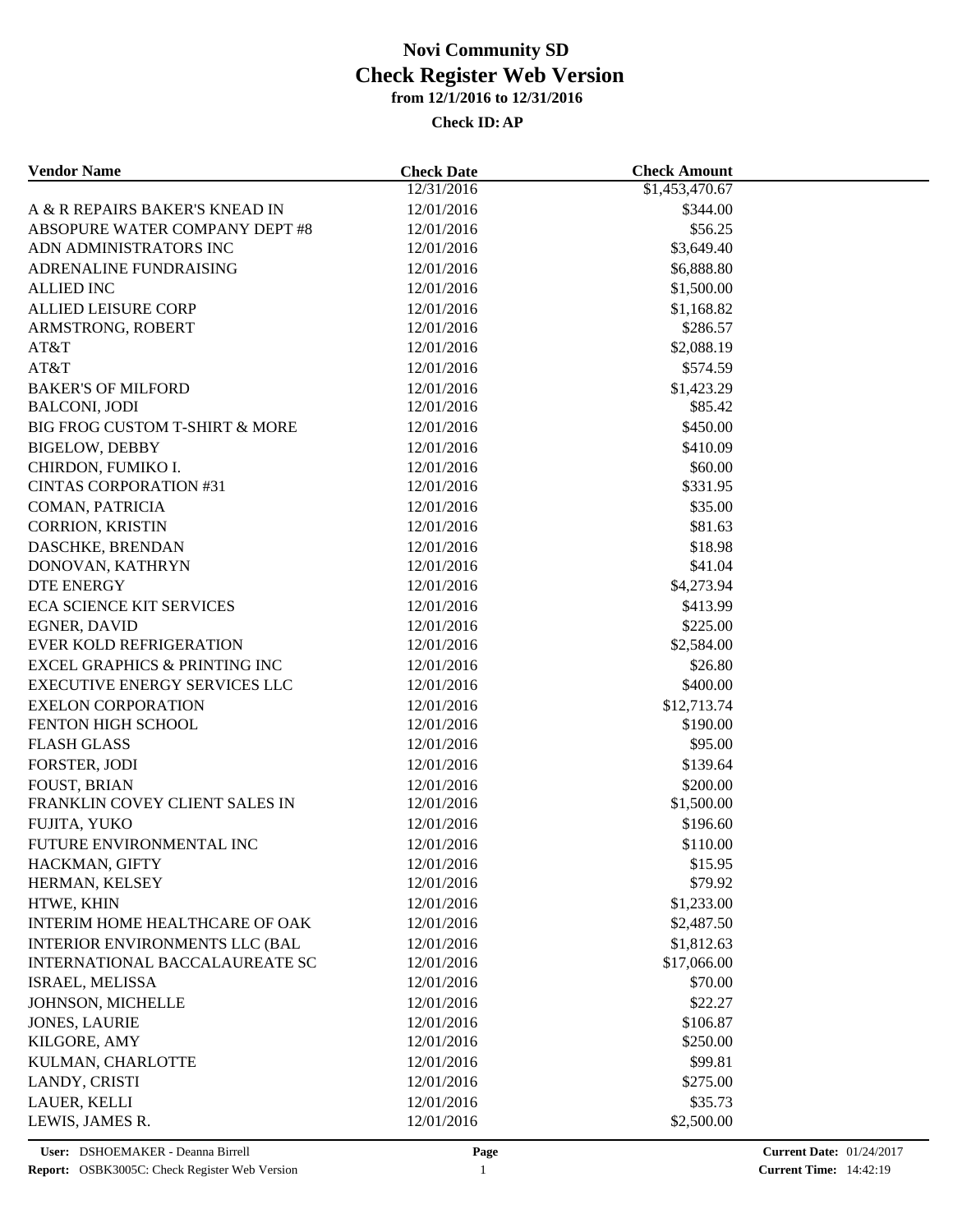| <b>Vendor Name</b>                                                | <b>Check Date</b> | <b>Check Amount</b> |  |
|-------------------------------------------------------------------|-------------------|---------------------|--|
| <b>MAGUIRE, HATTIE</b>                                            | 12/01/2016        | \$150.94            |  |
| MATHISEN TREE FARMS LLC                                           | 12/01/2016        | \$1,597.20          |  |
| MAYNARD, JENNA                                                    | 12/01/2016        | \$371.73            |  |
| MCCARTHY & SMITH INC                                              | 12/01/2016        | \$257,244.17        |  |
| MEDCO SUPPLY INC                                                  | 12/01/2016        | \$140.00            |  |
| MESSA (MICHIGAN EDUCATION SPEC                                    | 12/01/2016        | \$614,388.69        |  |
| MICHIGAN HIGH SCHOOL TENNIS CO                                    | 12/01/2016        | \$140.00            |  |
| MICHIGAN SCHOOL BAND & ORCHEST                                    | 12/01/2016        | \$1,035.00          |  |
| MICHIGAN SCHOOL VOCAL MUSIC AS                                    | 12/01/2016        | \$300.00            |  |
| MORTON SALT INC                                                   | 12/01/2016        | \$7,143.14          |  |
| NEFF MOTIVATION INC                                               | 12/01/2016        | \$343.48            |  |
| NOORMAN, LISA                                                     | 12/01/2016        | \$25.22             |  |
| NOVI CHAMBER OF COMMERCE                                          | 12/01/2016        | \$685.00            |  |
| OAKLAND COUNTY COMMUNITY & ADU                                    | 12/01/2016        | \$70.00             |  |
| PARK, SOO HYUN                                                    | 12/01/2016        | \$674.22            |  |
| PASSEGGIATO, MICHELLE                                             | 12/01/2016        | \$4.97              |  |
| PEDIATRIC HEALTH CONSULTANTS I                                    | 12/01/2016        | \$38,123.87         |  |
| PODOLKA, DEBORAH ANN                                              | 12/01/2016        | \$200.00            |  |
| PRIEST, VICKEY                                                    | 12/01/2016        | \$142.01            |  |
| PRINTNOLOGY INC                                                   | 12/01/2016        | \$1,573.00          |  |
| PRUCHNIK, JOSEPH                                                  | 12/01/2016        | \$59.40             |  |
| RANGE, ETHAN MILES                                                | 12/01/2016        | \$1,000.00          |  |
| RICE, LISA                                                        | 12/01/2016        | \$253.00            |  |
| RINGOLD, CHERYL                                                   | 12/01/2016        | \$111.20            |  |
| RYAN, NICHOLAS                                                    | 12/01/2016        | \$160.92            |  |
| SAVELA, SARAH                                                     | 12/01/2016        | \$23.96             |  |
| <b>SCHOLASTIC BOOK FAIRS</b>                                      | 12/01/2016        | \$12,570.93         |  |
| <b>SCHOLASTIC INC</b>                                             | 12/01/2016        | \$759.47            |  |
| SCHOOLPICTURES.COM                                                | 12/01/2016        | \$14,047.28         |  |
| SCOTT, STACI                                                      | 12/01/2016        | \$273.00            |  |
| SEG WORKERS COMPENSATION FUND                                     | 12/01/2016        | \$17,766.00         |  |
| <b>SHAR SCHOOL SALES</b>                                          | 12/01/2016        | \$13,993.00         |  |
| SMITH, JENNIFER                                                   | 12/01/2016        | \$148.69            |  |
| STEWART, HEATHER                                                  | 12/01/2016        | \$14.91             |  |
| STOTLER, DIANA                                                    | 12/01/2016        | \$15.16             |  |
| <b>SUN &amp; SNOW SPORTS INC</b>                                  | 12/01/2016        | \$275.00            |  |
| SURE RIDE TRANSPORATION LLC                                       | 12/01/2016        | \$6,080.00          |  |
| THRUN LAW FIRM P.C.                                               | 12/01/2016        | \$5,767.24          |  |
|                                                                   | 12/01/2016        | \$2,400.00          |  |
| TOFILSKI, WILLIAM RAYMOND<br><b>TRANSPORTATION ACCESSORIES CO</b> | 12/01/2016        | \$260.00            |  |
| <b>TW SHIRTS</b>                                                  | 12/01/2016        | \$369.00            |  |
|                                                                   |                   |                     |  |
| UKROP, JACQUELINE                                                 | 12/01/2016        | \$20.00             |  |
| UNITY SCHOOL BUS PARTS INC                                        | 12/01/2016        | \$210.87            |  |
| VANLINTHOUT, SUE                                                  | 12/01/2016        | \$64.80             |  |
| <b>VARSITY SPIRIT FASHIONS</b>                                    | 12/01/2016        | \$6,987.25          |  |
| VELLUCCI, MARK ANDREW                                             | 12/01/2016        | \$802.37            |  |
| WELTE, YVONNE                                                     | 12/01/2016        | \$75.00             |  |
| WORDEN, AKIKO K.                                                  | 12/01/2016        | \$65.00             |  |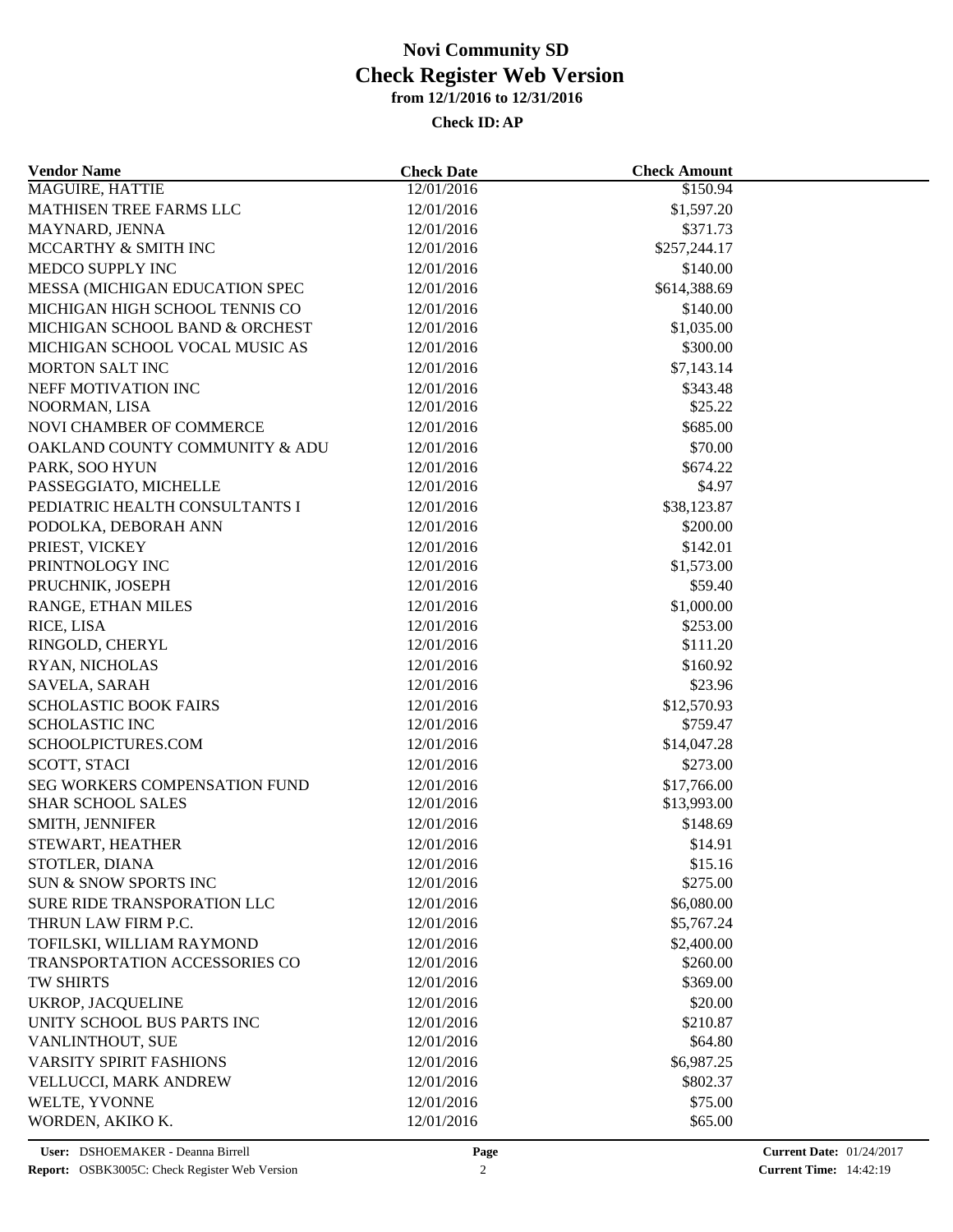| <b>Vendor Name</b>                    | <b>Check Date</b> | <b>Check Amount</b> |  |
|---------------------------------------|-------------------|---------------------|--|
| <b>WORLDSTRIDES</b>                   | 12/01/2016        | \$2,000.00          |  |
| WRIGHT, CATHY                         | 12/01/2016        | \$250.00            |  |
| ALSPAUGH, ANDREA                      | 12/06/2016        | \$69.99             |  |
| ASHKANANI, MEGAN                      | 12/06/2016        | \$39.00             |  |
| <b>BALCONI, JODI</b>                  | 12/06/2016        | \$109.95            |  |
| BEYER, TODD                           | 12/06/2016        | \$384.00            |  |
| <b>BROOKES BUNCH</b>                  | 12/06/2016        | \$270.00            |  |
| <b>CINTAS CORPORATION #31</b>         | 12/06/2016        | \$110.65            |  |
| <b>CLAYTON, SUSAN</b>                 | 12/06/2016        | \$150.00            |  |
| <b>CUMMINS BRIDGEWAY LLC</b>          | 12/06/2016        | \$73.44             |  |
| DIAL, JEANNE                          | 12/06/2016        | \$168.72            |  |
| <b>EASIER TO LEARN INC</b>            | 12/06/2016        | \$3,332.02          |  |
| ELSTER, ELIZABETH                     | 12/06/2016        | \$9.15              |  |
| ERNSTER, STEPHAN                      | 12/06/2016        | \$38.33             |  |
| <b>FLEETPRIDE INC</b>                 | 12/06/2016        | \$1,026.36          |  |
| <b>GOPHER</b>                         | 12/06/2016        | \$826.47            |  |
| HADDAD, MARK                          | 12/06/2016        | \$1,200.00          |  |
| <b>INTERIOR ENVIRONMENTS LLC (BAL</b> | 12/06/2016        | \$5,372.95          |  |
| KAZALEH, CHARLES M.                   | 12/06/2016        | \$420.00            |  |
| KLIEBERT, JAMIE                       | 12/06/2016        | \$2,440.00          |  |
| KREGER, ANGELINA                      | 12/06/2016        | \$75.00             |  |
| <b>LAWSON PRODUCTS INC</b>            | 12/06/2016        | \$393.45            |  |
| LODATO, ANJU                          | 12/06/2016        | \$100.00            |  |
| MACHA, SUHASINI                       | 12/06/2016        | \$100.00            |  |
| MALBON, JOANNE M.                     | 12/06/2016        | \$106.27            |  |
| MARAKADA, PURUSHOTHAMA                | 12/06/2016        | \$190.00            |  |
| <b>MATHESON TRI-GAS INC</b>           | 12/06/2016        | \$705.27            |  |
| MCDONALD, CARRI                       | 12/06/2016        | \$52.68             |  |
| MICHALSKI, TOM                        | 12/06/2016        | \$94.90             |  |
| NATIONAL BUSINESS SUPPLY INC          | 12/06/2016        | \$81.62             |  |
| PANTALONE, BREDA                      | 12/06/2016        | \$935.42            |  |
| PHILLIPS, KARA                        | 12/06/2016        | \$51.00             |  |
| PINGEL, CINDY                         | 12/06/2016        | \$71.28             |  |
| RAMAMOORTHY, LALITHA                  | 12/06/2016        | \$100.00            |  |
| RELIABLE DELIVERY                     | 12/06/2016        | \$1,875.00          |  |
| RINGOLD, CHERYL                       | 12/06/2016        | \$298.00            |  |
| RUGG, ILONA                           | 12/06/2016        | \$42.62             |  |
| <b>SCHOLASTIC BOOK FAIRS</b>          | 12/06/2016        | \$8,998.51          |  |
| <b>SCOTT, BEN</b>                     | 12/06/2016        | \$100.00            |  |
| SIGNATURE FORD LINCOLN                | 12/06/2016        | \$36,304.00         |  |
| SOUTHERN MICHIGAN OBEDIENCE TR        | 12/06/2016        | \$280.00            |  |
| <b>STATE OF MICHIGAN</b>              | 12/06/2016        | \$67.00             |  |
|                                       |                   |                     |  |
| THE BEST DEALS FOR YOU LLC            | 12/06/2016        | \$1,285.00          |  |
| THE BILINGUAL FUN CO LLC              | 12/06/2016        | \$423.50            |  |
| TRAFFIC & SAFETY CONTROL SYSTE        | 12/06/2016        | \$663.32            |  |
| TROMBLEY, MICHAEL                     | 12/06/2016        | \$708.20            |  |
| UNITY SCHOOL BUS PARTS INC            | 12/06/2016        | \$101.28            |  |
| US BANK CORPORATE TRUST SERVIC        | 12/06/2016        | \$300.00            |  |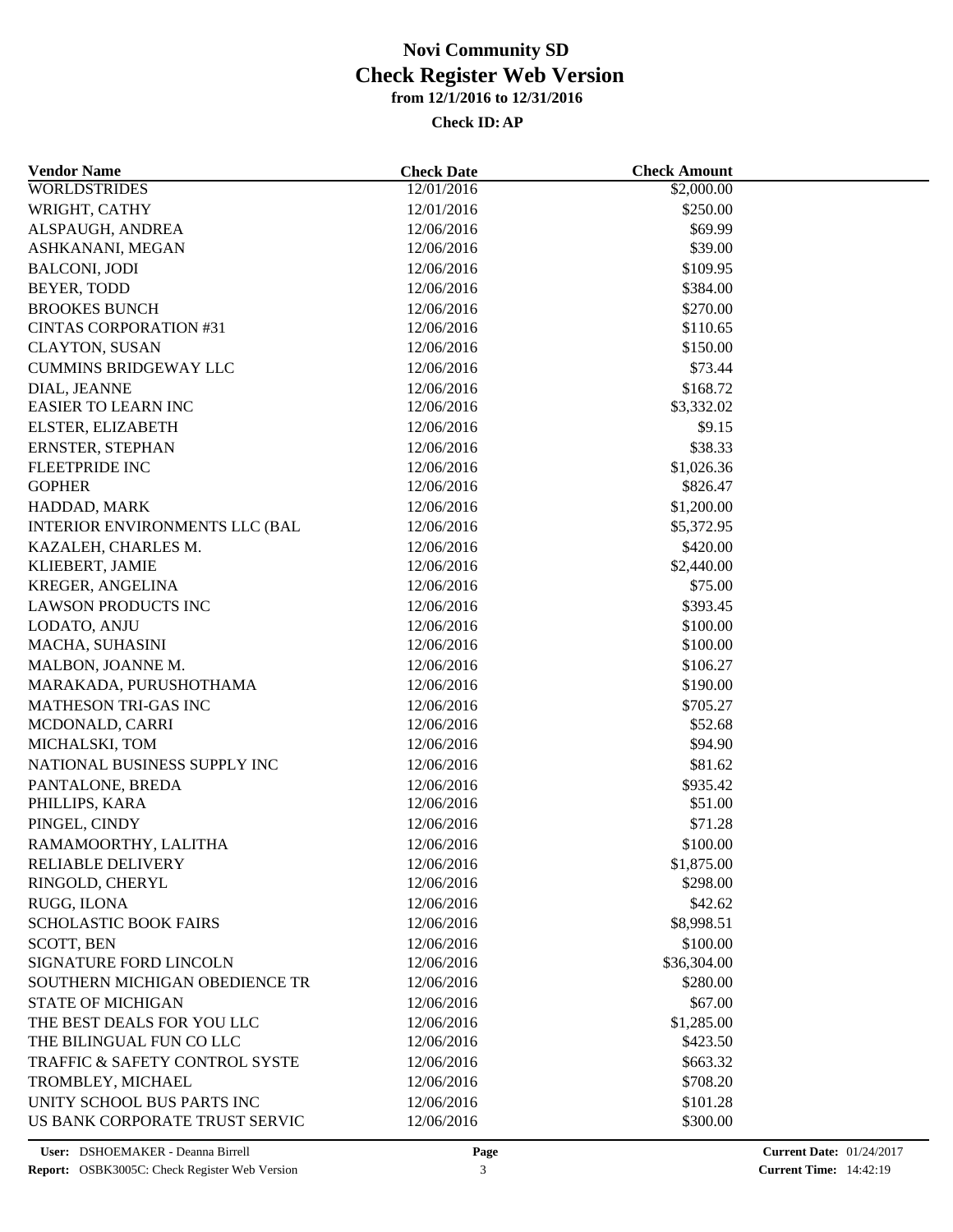| <b>Vendor Name</b>                | <b>Check Date</b>        | <b>Check Amount</b>   |  |
|-----------------------------------|--------------------------|-----------------------|--|
| <b>VESCO OIL CORPORATION</b>      | 12/06/2016               | \$352.25              |  |
| <b>VS AMERICA INC</b>             | 12/06/2016               | \$4,840.30            |  |
| WAANANEN, NIKKI                   | 12/06/2016               | \$130.14              |  |
| ZELLMAN, TIFFANY                  | 12/06/2016               | \$545.61              |  |
| A PARTS WAREHOUSE                 | 12/08/2016               | \$594.75              |  |
| <b>ABC MANAGEMENT</b>             | 12/08/2016               | \$1,541.00            |  |
| ALTMAN, KEVIN TYLER               | 12/08/2016               | \$2,000.00            |  |
| AT&T                              | 12/08/2016               | \$1,170.41            |  |
| <b>AT&amp;T MOBILITY</b>          | 12/08/2016               | \$656.86              |  |
| <b>BAILEY, DEBRA</b>              | 12/08/2016               | \$2,657.11            |  |
| <b>BAUER, LINDA</b>               | 12/08/2016               | \$15.00               |  |
| <b>BERRY, ANN</b>                 | 12/08/2016               | \$50.00               |  |
| CARTER, NICOLE                    | 12/08/2016               | \$789.75              |  |
| CHEN, LIANG-YIN AMY               | 12/08/2016               | \$61.00               |  |
| <b>CINTAS CORPORATION #31</b>     | 12/08/2016               | \$110.65              |  |
| CLIFT, BARBARA                    | 12/08/2016               | \$31.32               |  |
| COTTRILL, JENNIFER ANN            | 12/08/2016               | \$838.26              |  |
| CROMWELL, NICOLE                  | 12/08/2016               | \$7.35                |  |
| CYRUS, MELISSA                    | 12/08/2016               | \$59.00               |  |
| DEAF COMMUNITY ADVOCACY NETWOR    | 12/08/2016               | \$247.00              |  |
| DONOVAN, JODY                     | 12/08/2016               | \$100.00              |  |
| <b>DUSHKAJ, DRITAN</b>            | 12/08/2016               | \$65.00               |  |
| <b>EDUSTAFF LLC</b>               | 12/08/2016               | \$7.00                |  |
| <b>ENVIRO-CLEAN SERVICES INC</b>  | 12/08/2016               | \$7,662.66            |  |
| FOSTER SPECIALTY FLOORS           | 12/08/2016               | \$82,856.40           |  |
| <b>GRANT, JANET OR TODD</b>       | 12/08/2016               | \$724.14              |  |
| <b>GREEN, LAURA</b>               | 12/08/2016               | \$53.89               |  |
| GUILMETTE, THOMAS                 | 12/08/2016               | \$150.00              |  |
| HADDAD, DANIEL                    | 12/08/2016               | \$600.00              |  |
| HAND, BRIANNA                     | 12/08/2016               | \$150.00              |  |
| HARBAR, ERIN                      | 12/08/2016               | \$849.46              |  |
| HIRSHFIELD, LAURA JANINE          | 12/08/2016               | \$31.05               |  |
| HOURIGAN, MARK                    | 12/08/2016               | \$309.58              |  |
| INTERIM HOME HEALTHCARE OF OAK    | 12/08/2016               | \$1,250.00            |  |
| <b>INTERSTATE RESTORATION LLC</b> | 12/08/2016               | \$10,600.93           |  |
| <b>IVY, JIONNY</b>                | 12/08/2016               | \$1,000.00            |  |
| <b>JOSTENS INC</b>                | 12/08/2016               | \$123,925.00          |  |
| KEM-TEC LAND SURVEYORS            | 12/08/2016               | \$850.00              |  |
| KENSINGTON VALLEY SPORTS LLC      | 12/08/2016               | \$35.00               |  |
| KOWALCZYK, KERRY                  | 12/08/2016               | \$44.01               |  |
| LAINE, MARGARET                   | 12/08/2016               | \$42.12               |  |
| LAPORTE, LISA                     | 12/08/2016               | \$79.73               |  |
|                                   |                          |                       |  |
| LEPHART, SARAH<br>LEWINSKI, LISSA | 12/08/2016<br>12/08/2016 | \$61.40<br>\$1,406.91 |  |
|                                   |                          |                       |  |
| MARSZALEK, JIM                    | 12/08/2016               | \$115.00              |  |
| MCCARTHY & SMITH INC              | 12/08/2016               | \$254,597.15          |  |
| MCDONALD, STEVEN                  | 12/08/2016               | \$93.35               |  |
| MCDOUGALL, BARBARA                | 12/08/2016               | \$52.97               |  |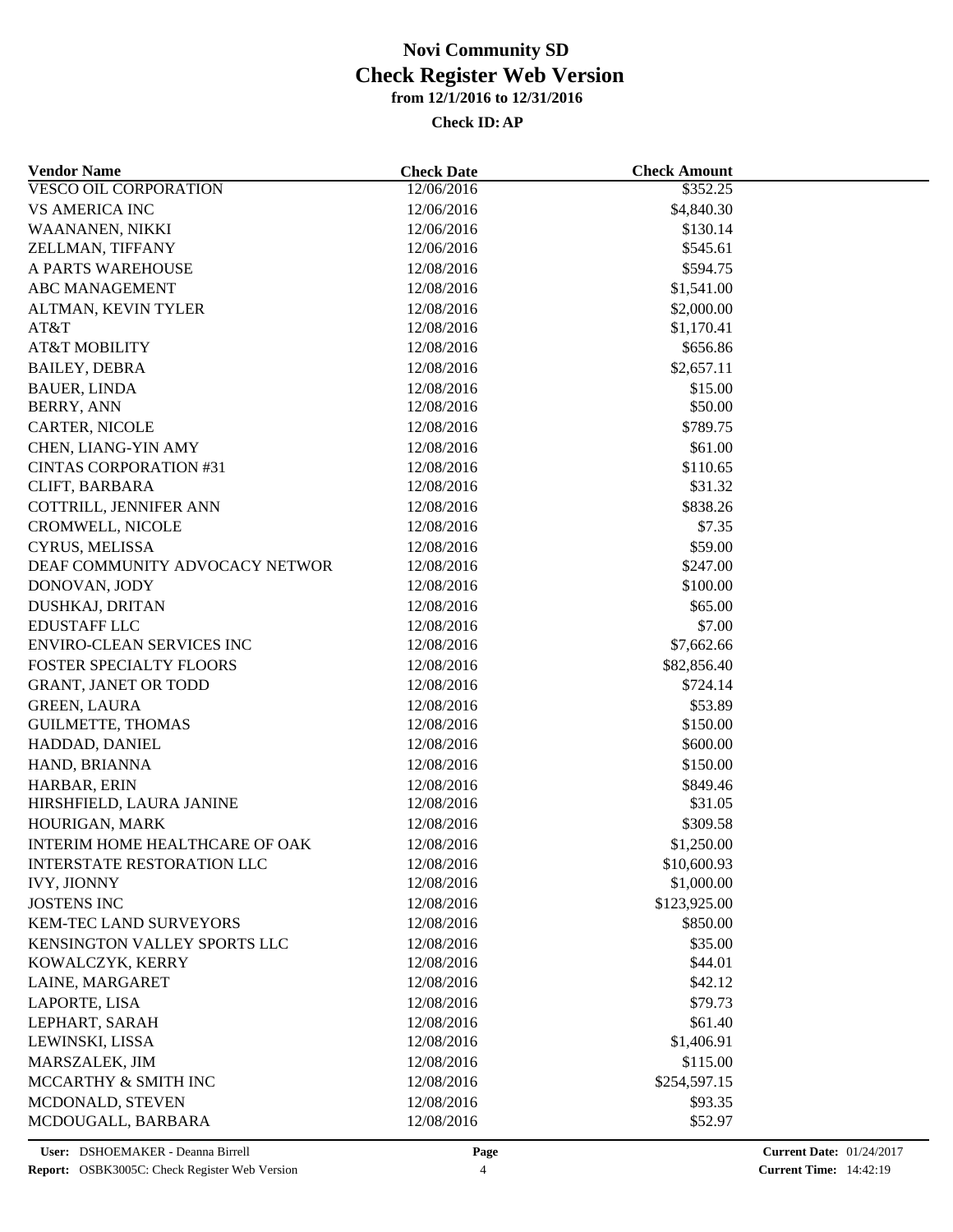| MENA, OWEN<br>12/08/2016<br>\$250.00<br>MICHIGAN COLOR GUARD CIRCUIT<br>12/08/2016<br>\$1,600.00<br>MICHIGAN SCHOOL VOCAL MUSIC AS<br>12/08/2016<br>\$270.00<br>MOCHIZUKI, HIROKO<br>12/08/2016<br>\$15.00<br>MOSS, DARCIE<br>12/08/2016<br>\$31.32<br>NU WAVE AQUARIUMS LTD<br>12/08/2016<br>\$74.00<br><b>OAKLAND SCHOOLS</b><br>12/08/2016<br>\$215,967.37<br>PARK, SOO HYUN<br>12/08/2016<br>\$6.67<br>\$152.06<br>PATEL, SHAILEE<br>12/08/2016<br>POHLONSKI, EMILY<br>\$337.84<br>12/08/2016<br>POLLIFRONE, ROCCO<br>\$900.00<br>12/08/2016<br>PRINTNOLOGY INC<br>12/08/2016<br>\$70.00<br><b>RICOH USA INC</b><br>12/08/2016<br>\$216.00<br>ROOSE, WILLIAM<br>12/08/2016<br>\$252.94<br>12/08/2016<br>\$201.93<br>RYAN, NICHOLAS<br>SAGINAW CHIPPEWA INDIAN TRIBE<br>12/08/2016<br>\$1,468.04<br>SANDRA BIONDO & ASSOCIATES LLC<br>\$750.00<br>12/08/2016<br>\$167.25<br><b>SAXTON, ROBERT</b><br>12/08/2016<br><b>SBSI SOFTWARE INC</b><br>12/08/2016<br>\$1,013.60<br>SCHYPINSKI, RACHEL<br>12/08/2016<br>\$335.54<br>12/08/2016<br>\$446.01<br>SMITH, EVALICIA R.<br>ST. PATRICK CATHOLIC PARISH<br>12/08/2016<br>\$12,612.00<br>SURE RIDE TRANSPORATION LLC<br>12/08/2016<br>\$5,032.50<br>\$900.00<br>SYMANSKI, THOMAS<br>12/08/2016<br>SZKRYBALO, ELIZABETH<br>12/08/2016<br>\$75.00<br>\$487.53<br>THEISEN, MARTHA G.<br>12/08/2016<br>\$880.00<br>TOFILSKI, WILLIAM RAYMOND<br>12/08/2016<br>TREDROC TIRE SERVICES LLC<br>12/08/2016<br>\$682.60<br>TWIN TRAVEL CONCEPTS<br>12/08/2016<br>\$7,434.00<br><b>US FOODS INC</b><br>12/08/2016<br>\$241.96<br>VANDEVENNE, JENNA<br>12/08/2016<br>\$297.00<br><b>WAGEWORKS INC</b><br>12/08/2016<br>\$935.24<br>WATERFORD KETTERING HIGH SCHOO<br>12/08/2016<br>\$225.00<br>WRIGHT, CATHY<br>12/08/2016<br>\$333.05<br><b>CHAPTER 13 TRUSTEE</b><br>\$264.60<br>12/09/2016<br><b>GREAT LAKES HIGHER EDUCATION G</b><br>12/09/2016<br>\$198.12<br><b>MEFSA</b><br>12/09/2016<br>\$126.20<br><b>MISDU</b><br>12/09/2016<br>\$2,136.72<br>PENNSYLVANIA HIGHER ED ASSISTA<br>12/09/2016<br>\$143.12<br>\$454.09<br>U.S. DEPARTMENT OF EDUCATION<br>12/09/2016<br><b>AT&amp;T MOBILITY</b><br>12/15/2016<br>\$890.60<br><b>BRAUN, AMY ELISABETH</b><br>\$180.00<br>12/15/2016<br>BROWN, JULI A.<br>12/15/2016<br>\$180.00<br><b>CHARTWELLS DINING SERVICES</b><br>12/15/2016<br>\$175,805.61<br>COX, CANDACE A.<br>\$180.00<br>12/15/2016<br>\$173.00<br>CRAIN, ELLEN<br>12/15/2016<br>DIRECT ENERGY BUSINESS INC<br>12/15/2016<br>\$54,385.93<br><b>DTE ENERGY</b><br>\$9,027.96<br>12/15/2016 | <b>Vendor Name</b> | <b>Check Date</b> | <b>Check Amount</b> |  |
|----------------------------------------------------------------------------------------------------------------------------------------------------------------------------------------------------------------------------------------------------------------------------------------------------------------------------------------------------------------------------------------------------------------------------------------------------------------------------------------------------------------------------------------------------------------------------------------------------------------------------------------------------------------------------------------------------------------------------------------------------------------------------------------------------------------------------------------------------------------------------------------------------------------------------------------------------------------------------------------------------------------------------------------------------------------------------------------------------------------------------------------------------------------------------------------------------------------------------------------------------------------------------------------------------------------------------------------------------------------------------------------------------------------------------------------------------------------------------------------------------------------------------------------------------------------------------------------------------------------------------------------------------------------------------------------------------------------------------------------------------------------------------------------------------------------------------------------------------------------------------------------------------------------------------------------------------------------------------------------------------------------------------------------------------------------------------------------------------------------------------------------------------------------------------------------------------------------------------------------------------------------------------------------------------------------------------------------------------------------------------------------------------------------------------------------------------------------------------------------------------------------------------------------------------|--------------------|-------------------|---------------------|--|
|                                                                                                                                                                                                                                                                                                                                                                                                                                                                                                                                                                                                                                                                                                                                                                                                                                                                                                                                                                                                                                                                                                                                                                                                                                                                                                                                                                                                                                                                                                                                                                                                                                                                                                                                                                                                                                                                                                                                                                                                                                                                                                                                                                                                                                                                                                                                                                                                                                                                                                                                                    |                    |                   |                     |  |
|                                                                                                                                                                                                                                                                                                                                                                                                                                                                                                                                                                                                                                                                                                                                                                                                                                                                                                                                                                                                                                                                                                                                                                                                                                                                                                                                                                                                                                                                                                                                                                                                                                                                                                                                                                                                                                                                                                                                                                                                                                                                                                                                                                                                                                                                                                                                                                                                                                                                                                                                                    |                    |                   |                     |  |
|                                                                                                                                                                                                                                                                                                                                                                                                                                                                                                                                                                                                                                                                                                                                                                                                                                                                                                                                                                                                                                                                                                                                                                                                                                                                                                                                                                                                                                                                                                                                                                                                                                                                                                                                                                                                                                                                                                                                                                                                                                                                                                                                                                                                                                                                                                                                                                                                                                                                                                                                                    |                    |                   |                     |  |
|                                                                                                                                                                                                                                                                                                                                                                                                                                                                                                                                                                                                                                                                                                                                                                                                                                                                                                                                                                                                                                                                                                                                                                                                                                                                                                                                                                                                                                                                                                                                                                                                                                                                                                                                                                                                                                                                                                                                                                                                                                                                                                                                                                                                                                                                                                                                                                                                                                                                                                                                                    |                    |                   |                     |  |
|                                                                                                                                                                                                                                                                                                                                                                                                                                                                                                                                                                                                                                                                                                                                                                                                                                                                                                                                                                                                                                                                                                                                                                                                                                                                                                                                                                                                                                                                                                                                                                                                                                                                                                                                                                                                                                                                                                                                                                                                                                                                                                                                                                                                                                                                                                                                                                                                                                                                                                                                                    |                    |                   |                     |  |
|                                                                                                                                                                                                                                                                                                                                                                                                                                                                                                                                                                                                                                                                                                                                                                                                                                                                                                                                                                                                                                                                                                                                                                                                                                                                                                                                                                                                                                                                                                                                                                                                                                                                                                                                                                                                                                                                                                                                                                                                                                                                                                                                                                                                                                                                                                                                                                                                                                                                                                                                                    |                    |                   |                     |  |
|                                                                                                                                                                                                                                                                                                                                                                                                                                                                                                                                                                                                                                                                                                                                                                                                                                                                                                                                                                                                                                                                                                                                                                                                                                                                                                                                                                                                                                                                                                                                                                                                                                                                                                                                                                                                                                                                                                                                                                                                                                                                                                                                                                                                                                                                                                                                                                                                                                                                                                                                                    |                    |                   |                     |  |
|                                                                                                                                                                                                                                                                                                                                                                                                                                                                                                                                                                                                                                                                                                                                                                                                                                                                                                                                                                                                                                                                                                                                                                                                                                                                                                                                                                                                                                                                                                                                                                                                                                                                                                                                                                                                                                                                                                                                                                                                                                                                                                                                                                                                                                                                                                                                                                                                                                                                                                                                                    |                    |                   |                     |  |
|                                                                                                                                                                                                                                                                                                                                                                                                                                                                                                                                                                                                                                                                                                                                                                                                                                                                                                                                                                                                                                                                                                                                                                                                                                                                                                                                                                                                                                                                                                                                                                                                                                                                                                                                                                                                                                                                                                                                                                                                                                                                                                                                                                                                                                                                                                                                                                                                                                                                                                                                                    |                    |                   |                     |  |
|                                                                                                                                                                                                                                                                                                                                                                                                                                                                                                                                                                                                                                                                                                                                                                                                                                                                                                                                                                                                                                                                                                                                                                                                                                                                                                                                                                                                                                                                                                                                                                                                                                                                                                                                                                                                                                                                                                                                                                                                                                                                                                                                                                                                                                                                                                                                                                                                                                                                                                                                                    |                    |                   |                     |  |
|                                                                                                                                                                                                                                                                                                                                                                                                                                                                                                                                                                                                                                                                                                                                                                                                                                                                                                                                                                                                                                                                                                                                                                                                                                                                                                                                                                                                                                                                                                                                                                                                                                                                                                                                                                                                                                                                                                                                                                                                                                                                                                                                                                                                                                                                                                                                                                                                                                                                                                                                                    |                    |                   |                     |  |
|                                                                                                                                                                                                                                                                                                                                                                                                                                                                                                                                                                                                                                                                                                                                                                                                                                                                                                                                                                                                                                                                                                                                                                                                                                                                                                                                                                                                                                                                                                                                                                                                                                                                                                                                                                                                                                                                                                                                                                                                                                                                                                                                                                                                                                                                                                                                                                                                                                                                                                                                                    |                    |                   |                     |  |
|                                                                                                                                                                                                                                                                                                                                                                                                                                                                                                                                                                                                                                                                                                                                                                                                                                                                                                                                                                                                                                                                                                                                                                                                                                                                                                                                                                                                                                                                                                                                                                                                                                                                                                                                                                                                                                                                                                                                                                                                                                                                                                                                                                                                                                                                                                                                                                                                                                                                                                                                                    |                    |                   |                     |  |
|                                                                                                                                                                                                                                                                                                                                                                                                                                                                                                                                                                                                                                                                                                                                                                                                                                                                                                                                                                                                                                                                                                                                                                                                                                                                                                                                                                                                                                                                                                                                                                                                                                                                                                                                                                                                                                                                                                                                                                                                                                                                                                                                                                                                                                                                                                                                                                                                                                                                                                                                                    |                    |                   |                     |  |
|                                                                                                                                                                                                                                                                                                                                                                                                                                                                                                                                                                                                                                                                                                                                                                                                                                                                                                                                                                                                                                                                                                                                                                                                                                                                                                                                                                                                                                                                                                                                                                                                                                                                                                                                                                                                                                                                                                                                                                                                                                                                                                                                                                                                                                                                                                                                                                                                                                                                                                                                                    |                    |                   |                     |  |
|                                                                                                                                                                                                                                                                                                                                                                                                                                                                                                                                                                                                                                                                                                                                                                                                                                                                                                                                                                                                                                                                                                                                                                                                                                                                                                                                                                                                                                                                                                                                                                                                                                                                                                                                                                                                                                                                                                                                                                                                                                                                                                                                                                                                                                                                                                                                                                                                                                                                                                                                                    |                    |                   |                     |  |
|                                                                                                                                                                                                                                                                                                                                                                                                                                                                                                                                                                                                                                                                                                                                                                                                                                                                                                                                                                                                                                                                                                                                                                                                                                                                                                                                                                                                                                                                                                                                                                                                                                                                                                                                                                                                                                                                                                                                                                                                                                                                                                                                                                                                                                                                                                                                                                                                                                                                                                                                                    |                    |                   |                     |  |
|                                                                                                                                                                                                                                                                                                                                                                                                                                                                                                                                                                                                                                                                                                                                                                                                                                                                                                                                                                                                                                                                                                                                                                                                                                                                                                                                                                                                                                                                                                                                                                                                                                                                                                                                                                                                                                                                                                                                                                                                                                                                                                                                                                                                                                                                                                                                                                                                                                                                                                                                                    |                    |                   |                     |  |
|                                                                                                                                                                                                                                                                                                                                                                                                                                                                                                                                                                                                                                                                                                                                                                                                                                                                                                                                                                                                                                                                                                                                                                                                                                                                                                                                                                                                                                                                                                                                                                                                                                                                                                                                                                                                                                                                                                                                                                                                                                                                                                                                                                                                                                                                                                                                                                                                                                                                                                                                                    |                    |                   |                     |  |
|                                                                                                                                                                                                                                                                                                                                                                                                                                                                                                                                                                                                                                                                                                                                                                                                                                                                                                                                                                                                                                                                                                                                                                                                                                                                                                                                                                                                                                                                                                                                                                                                                                                                                                                                                                                                                                                                                                                                                                                                                                                                                                                                                                                                                                                                                                                                                                                                                                                                                                                                                    |                    |                   |                     |  |
|                                                                                                                                                                                                                                                                                                                                                                                                                                                                                                                                                                                                                                                                                                                                                                                                                                                                                                                                                                                                                                                                                                                                                                                                                                                                                                                                                                                                                                                                                                                                                                                                                                                                                                                                                                                                                                                                                                                                                                                                                                                                                                                                                                                                                                                                                                                                                                                                                                                                                                                                                    |                    |                   |                     |  |
|                                                                                                                                                                                                                                                                                                                                                                                                                                                                                                                                                                                                                                                                                                                                                                                                                                                                                                                                                                                                                                                                                                                                                                                                                                                                                                                                                                                                                                                                                                                                                                                                                                                                                                                                                                                                                                                                                                                                                                                                                                                                                                                                                                                                                                                                                                                                                                                                                                                                                                                                                    |                    |                   |                     |  |
|                                                                                                                                                                                                                                                                                                                                                                                                                                                                                                                                                                                                                                                                                                                                                                                                                                                                                                                                                                                                                                                                                                                                                                                                                                                                                                                                                                                                                                                                                                                                                                                                                                                                                                                                                                                                                                                                                                                                                                                                                                                                                                                                                                                                                                                                                                                                                                                                                                                                                                                                                    |                    |                   |                     |  |
|                                                                                                                                                                                                                                                                                                                                                                                                                                                                                                                                                                                                                                                                                                                                                                                                                                                                                                                                                                                                                                                                                                                                                                                                                                                                                                                                                                                                                                                                                                                                                                                                                                                                                                                                                                                                                                                                                                                                                                                                                                                                                                                                                                                                                                                                                                                                                                                                                                                                                                                                                    |                    |                   |                     |  |
|                                                                                                                                                                                                                                                                                                                                                                                                                                                                                                                                                                                                                                                                                                                                                                                                                                                                                                                                                                                                                                                                                                                                                                                                                                                                                                                                                                                                                                                                                                                                                                                                                                                                                                                                                                                                                                                                                                                                                                                                                                                                                                                                                                                                                                                                                                                                                                                                                                                                                                                                                    |                    |                   |                     |  |
|                                                                                                                                                                                                                                                                                                                                                                                                                                                                                                                                                                                                                                                                                                                                                                                                                                                                                                                                                                                                                                                                                                                                                                                                                                                                                                                                                                                                                                                                                                                                                                                                                                                                                                                                                                                                                                                                                                                                                                                                                                                                                                                                                                                                                                                                                                                                                                                                                                                                                                                                                    |                    |                   |                     |  |
|                                                                                                                                                                                                                                                                                                                                                                                                                                                                                                                                                                                                                                                                                                                                                                                                                                                                                                                                                                                                                                                                                                                                                                                                                                                                                                                                                                                                                                                                                                                                                                                                                                                                                                                                                                                                                                                                                                                                                                                                                                                                                                                                                                                                                                                                                                                                                                                                                                                                                                                                                    |                    |                   |                     |  |
|                                                                                                                                                                                                                                                                                                                                                                                                                                                                                                                                                                                                                                                                                                                                                                                                                                                                                                                                                                                                                                                                                                                                                                                                                                                                                                                                                                                                                                                                                                                                                                                                                                                                                                                                                                                                                                                                                                                                                                                                                                                                                                                                                                                                                                                                                                                                                                                                                                                                                                                                                    |                    |                   |                     |  |
|                                                                                                                                                                                                                                                                                                                                                                                                                                                                                                                                                                                                                                                                                                                                                                                                                                                                                                                                                                                                                                                                                                                                                                                                                                                                                                                                                                                                                                                                                                                                                                                                                                                                                                                                                                                                                                                                                                                                                                                                                                                                                                                                                                                                                                                                                                                                                                                                                                                                                                                                                    |                    |                   |                     |  |
|                                                                                                                                                                                                                                                                                                                                                                                                                                                                                                                                                                                                                                                                                                                                                                                                                                                                                                                                                                                                                                                                                                                                                                                                                                                                                                                                                                                                                                                                                                                                                                                                                                                                                                                                                                                                                                                                                                                                                                                                                                                                                                                                                                                                                                                                                                                                                                                                                                                                                                                                                    |                    |                   |                     |  |
|                                                                                                                                                                                                                                                                                                                                                                                                                                                                                                                                                                                                                                                                                                                                                                                                                                                                                                                                                                                                                                                                                                                                                                                                                                                                                                                                                                                                                                                                                                                                                                                                                                                                                                                                                                                                                                                                                                                                                                                                                                                                                                                                                                                                                                                                                                                                                                                                                                                                                                                                                    |                    |                   |                     |  |
|                                                                                                                                                                                                                                                                                                                                                                                                                                                                                                                                                                                                                                                                                                                                                                                                                                                                                                                                                                                                                                                                                                                                                                                                                                                                                                                                                                                                                                                                                                                                                                                                                                                                                                                                                                                                                                                                                                                                                                                                                                                                                                                                                                                                                                                                                                                                                                                                                                                                                                                                                    |                    |                   |                     |  |
|                                                                                                                                                                                                                                                                                                                                                                                                                                                                                                                                                                                                                                                                                                                                                                                                                                                                                                                                                                                                                                                                                                                                                                                                                                                                                                                                                                                                                                                                                                                                                                                                                                                                                                                                                                                                                                                                                                                                                                                                                                                                                                                                                                                                                                                                                                                                                                                                                                                                                                                                                    |                    |                   |                     |  |
|                                                                                                                                                                                                                                                                                                                                                                                                                                                                                                                                                                                                                                                                                                                                                                                                                                                                                                                                                                                                                                                                                                                                                                                                                                                                                                                                                                                                                                                                                                                                                                                                                                                                                                                                                                                                                                                                                                                                                                                                                                                                                                                                                                                                                                                                                                                                                                                                                                                                                                                                                    |                    |                   |                     |  |
|                                                                                                                                                                                                                                                                                                                                                                                                                                                                                                                                                                                                                                                                                                                                                                                                                                                                                                                                                                                                                                                                                                                                                                                                                                                                                                                                                                                                                                                                                                                                                                                                                                                                                                                                                                                                                                                                                                                                                                                                                                                                                                                                                                                                                                                                                                                                                                                                                                                                                                                                                    |                    |                   |                     |  |
|                                                                                                                                                                                                                                                                                                                                                                                                                                                                                                                                                                                                                                                                                                                                                                                                                                                                                                                                                                                                                                                                                                                                                                                                                                                                                                                                                                                                                                                                                                                                                                                                                                                                                                                                                                                                                                                                                                                                                                                                                                                                                                                                                                                                                                                                                                                                                                                                                                                                                                                                                    |                    |                   |                     |  |
|                                                                                                                                                                                                                                                                                                                                                                                                                                                                                                                                                                                                                                                                                                                                                                                                                                                                                                                                                                                                                                                                                                                                                                                                                                                                                                                                                                                                                                                                                                                                                                                                                                                                                                                                                                                                                                                                                                                                                                                                                                                                                                                                                                                                                                                                                                                                                                                                                                                                                                                                                    |                    |                   |                     |  |
|                                                                                                                                                                                                                                                                                                                                                                                                                                                                                                                                                                                                                                                                                                                                                                                                                                                                                                                                                                                                                                                                                                                                                                                                                                                                                                                                                                                                                                                                                                                                                                                                                                                                                                                                                                                                                                                                                                                                                                                                                                                                                                                                                                                                                                                                                                                                                                                                                                                                                                                                                    |                    |                   |                     |  |
|                                                                                                                                                                                                                                                                                                                                                                                                                                                                                                                                                                                                                                                                                                                                                                                                                                                                                                                                                                                                                                                                                                                                                                                                                                                                                                                                                                                                                                                                                                                                                                                                                                                                                                                                                                                                                                                                                                                                                                                                                                                                                                                                                                                                                                                                                                                                                                                                                                                                                                                                                    |                    |                   |                     |  |
|                                                                                                                                                                                                                                                                                                                                                                                                                                                                                                                                                                                                                                                                                                                                                                                                                                                                                                                                                                                                                                                                                                                                                                                                                                                                                                                                                                                                                                                                                                                                                                                                                                                                                                                                                                                                                                                                                                                                                                                                                                                                                                                                                                                                                                                                                                                                                                                                                                                                                                                                                    |                    |                   |                     |  |
|                                                                                                                                                                                                                                                                                                                                                                                                                                                                                                                                                                                                                                                                                                                                                                                                                                                                                                                                                                                                                                                                                                                                                                                                                                                                                                                                                                                                                                                                                                                                                                                                                                                                                                                                                                                                                                                                                                                                                                                                                                                                                                                                                                                                                                                                                                                                                                                                                                                                                                                                                    |                    |                   |                     |  |
|                                                                                                                                                                                                                                                                                                                                                                                                                                                                                                                                                                                                                                                                                                                                                                                                                                                                                                                                                                                                                                                                                                                                                                                                                                                                                                                                                                                                                                                                                                                                                                                                                                                                                                                                                                                                                                                                                                                                                                                                                                                                                                                                                                                                                                                                                                                                                                                                                                                                                                                                                    |                    |                   |                     |  |
|                                                                                                                                                                                                                                                                                                                                                                                                                                                                                                                                                                                                                                                                                                                                                                                                                                                                                                                                                                                                                                                                                                                                                                                                                                                                                                                                                                                                                                                                                                                                                                                                                                                                                                                                                                                                                                                                                                                                                                                                                                                                                                                                                                                                                                                                                                                                                                                                                                                                                                                                                    |                    |                   |                     |  |
|                                                                                                                                                                                                                                                                                                                                                                                                                                                                                                                                                                                                                                                                                                                                                                                                                                                                                                                                                                                                                                                                                                                                                                                                                                                                                                                                                                                                                                                                                                                                                                                                                                                                                                                                                                                                                                                                                                                                                                                                                                                                                                                                                                                                                                                                                                                                                                                                                                                                                                                                                    |                    |                   |                     |  |
|                                                                                                                                                                                                                                                                                                                                                                                                                                                                                                                                                                                                                                                                                                                                                                                                                                                                                                                                                                                                                                                                                                                                                                                                                                                                                                                                                                                                                                                                                                                                                                                                                                                                                                                                                                                                                                                                                                                                                                                                                                                                                                                                                                                                                                                                                                                                                                                                                                                                                                                                                    |                    |                   |                     |  |
|                                                                                                                                                                                                                                                                                                                                                                                                                                                                                                                                                                                                                                                                                                                                                                                                                                                                                                                                                                                                                                                                                                                                                                                                                                                                                                                                                                                                                                                                                                                                                                                                                                                                                                                                                                                                                                                                                                                                                                                                                                                                                                                                                                                                                                                                                                                                                                                                                                                                                                                                                    |                    |                   |                     |  |
|                                                                                                                                                                                                                                                                                                                                                                                                                                                                                                                                                                                                                                                                                                                                                                                                                                                                                                                                                                                                                                                                                                                                                                                                                                                                                                                                                                                                                                                                                                                                                                                                                                                                                                                                                                                                                                                                                                                                                                                                                                                                                                                                                                                                                                                                                                                                                                                                                                                                                                                                                    |                    |                   |                     |  |
|                                                                                                                                                                                                                                                                                                                                                                                                                                                                                                                                                                                                                                                                                                                                                                                                                                                                                                                                                                                                                                                                                                                                                                                                                                                                                                                                                                                                                                                                                                                                                                                                                                                                                                                                                                                                                                                                                                                                                                                                                                                                                                                                                                                                                                                                                                                                                                                                                                                                                                                                                    |                    |                   |                     |  |
|                                                                                                                                                                                                                                                                                                                                                                                                                                                                                                                                                                                                                                                                                                                                                                                                                                                                                                                                                                                                                                                                                                                                                                                                                                                                                                                                                                                                                                                                                                                                                                                                                                                                                                                                                                                                                                                                                                                                                                                                                                                                                                                                                                                                                                                                                                                                                                                                                                                                                                                                                    |                    |                   |                     |  |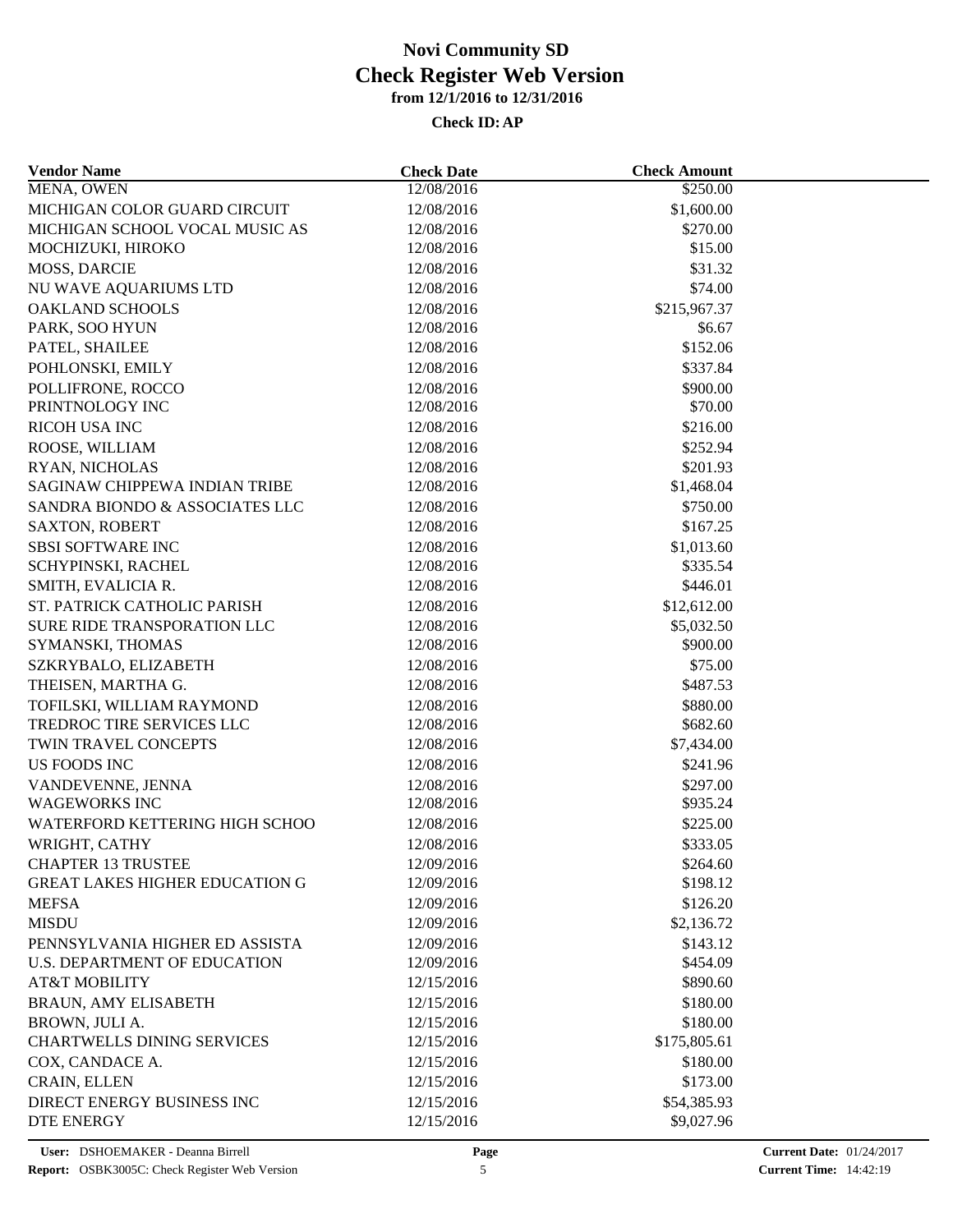| <b>Vendor Name</b>                 | <b>Check Date</b> | <b>Check Amount</b> |  |
|------------------------------------|-------------------|---------------------|--|
| <b>DTE ENERGY</b>                  | 12/15/2016        | \$17,940.65         |  |
| <b>GHAZAL, MARIA</b>               | 12/15/2016        | \$2,069.21          |  |
| <b>GLASS CITY FOOD SERVICE INC</b> | 12/15/2016        | \$868.20            |  |
| GOODIS, CHRIS                      | 12/15/2016        | \$73.15             |  |
| HADDAD, JOSEPH                     | 12/15/2016        | \$900.00            |  |
| HICKEY LEADERSHIP GROUP            | 12/15/2016        | \$180.00            |  |
| HOOKER, APRIL D.                   | 12/15/2016        | \$180.00            |  |
| <b>KJD CONSULTING</b>              | 12/15/2016        | \$1,792.68          |  |
| KOVIAK, KARLA                      | 12/15/2016        | \$180.00            |  |
| LIKICH, CARLA L.                   | 12/15/2016        | \$150.00            |  |
| <b>MARSHALL MUSIC</b>              | 12/15/2016        | \$70.00             |  |
| MCMASTER-CARR SUPPLY COMPANY       | 12/15/2016        | \$70.02             |  |
| MICHIGAN INFORMATION & RESEARC     | 12/15/2016        | \$900.00            |  |
| MICHIGAN.COM                       | 12/15/2016        | \$275.10            |  |
| NOVI HIGH SCHOOL ATHLETIC BOOS     | 12/15/2016        | \$31,413.00         |  |
| OLSZEWSKI, PHYLLIS ANN             | 12/15/2016        | \$180.00            |  |
| PLAISTED, JANE                     | 12/15/2016        | \$180.00            |  |
| POSPESHIL, TOM                     | 12/15/2016        | \$64.19             |  |
| PRESIDIO INFRASTRUCTURE SOLUTI     | 12/15/2016        | \$310.00            |  |
| SCHOOLPICTURES.COM                 | 12/15/2016        | \$23,195.29         |  |
| SHEAN, MARTHA M.                   | 12/15/2016        | \$180.00            |  |
|                                    |                   |                     |  |
| SMITH, STACY                       | 12/15/2016        | \$180.00            |  |
| TOTAL PERFORMANCE TRAINING CEN     | 12/15/2016        | \$1,457.50          |  |
| TYZO, CINDY R.                     | 12/15/2016        | \$180.00            |  |
| UNITED STATES POST OFFICE          | 12/15/2016        | \$10,000.00         |  |
| <b>VEX ROBOTICS INC</b>            | 12/15/2016        | \$121.69            |  |
| A PARTS WAREHOUSE                  | 12/20/2016        | \$167.94            |  |
| ADDANKI, HARI                      | 12/20/2016        | \$175.00            |  |
| ADN ADMINISTRATORS INC             | 12/20/2016        | \$3,621.00          |  |
| AT&T                               | 12/20/2016        | \$2,444.05          |  |
| BEAVER RESEARCH COMPANY            | 12/20/2016        | \$570.30            |  |
| <b>BEDFORD, JULIE</b>              | 12/20/2016        | \$367.04            |  |
| <b>BRADLEY, ALLISON</b>            | 12/20/2016        | \$107.01            |  |
| BRENNAN, KIMBERLY                  | 12/20/2016        | \$18.36             |  |
| <b>BRICKS 4 KIDS</b>               | 12/20/2016        | \$1,040.00          |  |
| <b>BROOKES BUNCH</b>               | 12/20/2016        | \$390.00            |  |
| <b>CAPITAL MUSIC</b>               | 12/20/2016        | \$1,218.00          |  |
| CHEN, FANGPING                     | 12/20/2016        | \$15.00             |  |
| <b>CINTAS CORPORATION #31</b>      | 12/20/2016        | \$110.65            |  |
| CITY OF NOVI WATER & SEWER DEP     | 12/20/2016        | \$5,429.40          |  |
| <b>CLAYTON, SUSAN</b>              | 12/20/2016        | \$225.00            |  |
| <b>CONSUMERS ENERGY</b>            | 12/20/2016        | \$912.87            |  |
| <b>CUMMINS BRIDGEWAY LLC</b>       | 12/20/2016        | \$196.21            |  |
| DEAF COMMUNITY ADVOCACY NETWOR     | 12/20/2016        | \$413.00            |  |
| DONBERGER, MICHELLE                | 12/20/2016        | \$251.00            |  |
| DUNDIGALLA, SRINIVAS               | 12/20/2016        | \$15.00             |  |
| <b>ECA SCIENCE KIT SERVICES</b>    | 12/20/2016        | \$16,792.95         |  |
| F.A.R. MANAGEMENT INCORPORATED     | 12/20/2016        | \$440.00            |  |
|                                    |                   |                     |  |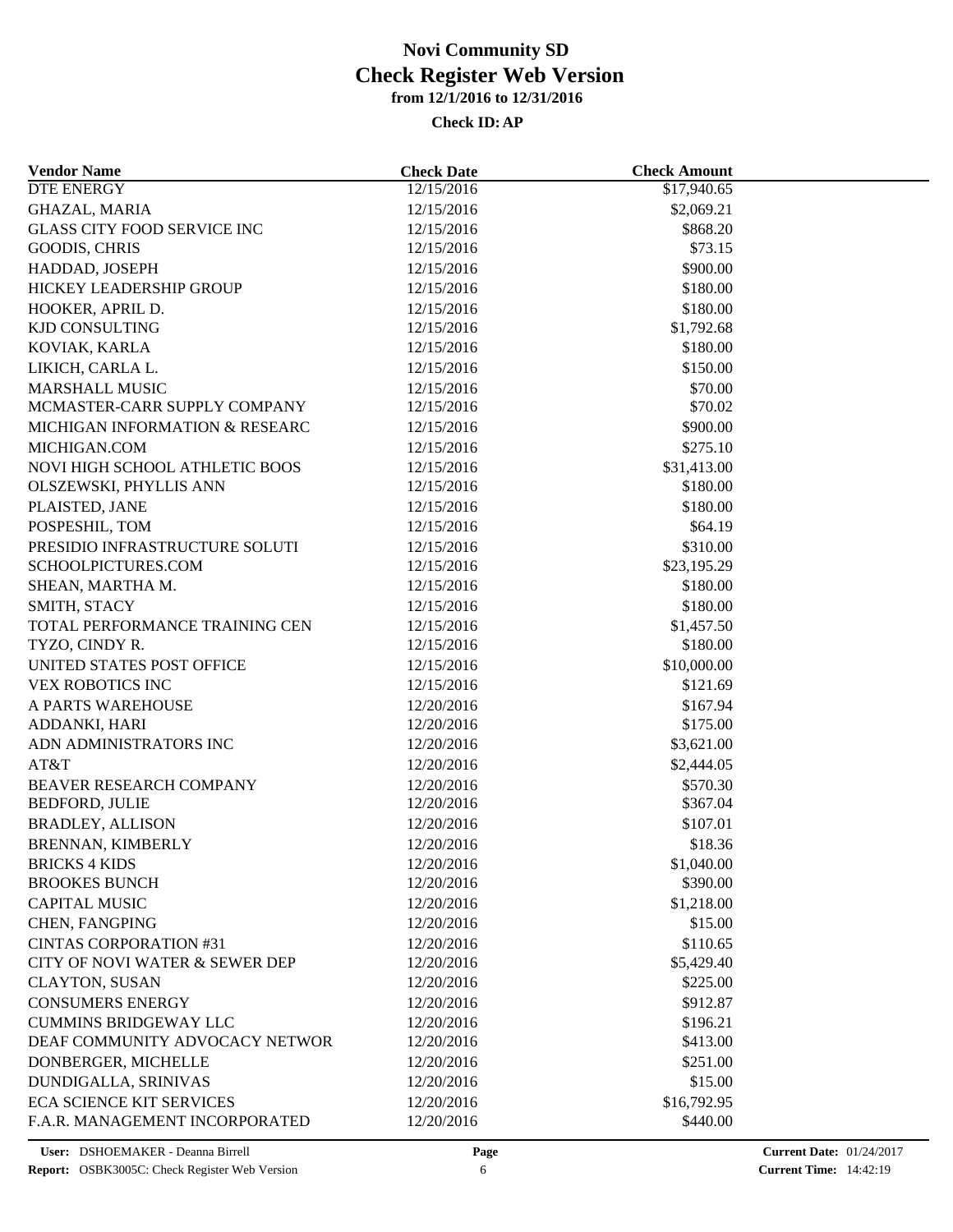| <b>Vendor Name</b>                        | <b>Check Date</b>        | <b>Check Amount</b>    |  |
|-------------------------------------------|--------------------------|------------------------|--|
| FENCHEL, LISA                             | 12/20/2016               | \$25.78                |  |
| FLEETPRIDE INC                            | 12/20/2016               | \$616.27               |  |
| FOUNDATIONS OF CREATIVE VISION            | 12/20/2016               | \$2,793.00             |  |
| <b>GABRIEL RICHARD HIGH SCHOOL</b>        | 12/20/2016               | \$200.00               |  |
| <b>GORDON, BRIAN</b>                      | 12/20/2016               | \$824.58               |  |
| HATTIE, JILLIAN                           | 12/20/2016               | \$167.27               |  |
| HEICHER, LORRAINE                         | 12/20/2016               | \$55.00                |  |
| HEIKKILA, MICHAEL                         | 12/20/2016               | \$300.00               |  |
| HOKETT, CHARLES                           | 12/20/2016               | \$275.00               |  |
| HOLLAND BUS COMPANY                       | 12/20/2016               | \$384.78               |  |
| <b>IHNAT, JASON</b>                       | 12/20/2016               | \$237.19               |  |
| <b>INTEGRITY TESTING &amp; SAFETY ADM</b> | 12/20/2016               | \$495.00               |  |
| JACKSON TRUCK SERVICE INC                 | 12/20/2016               | \$477.46               |  |
| KANDAH, MELISSA                           | 12/20/2016               | \$159.93               |  |
| KAZALEH, CHARLES M.                       | 12/20/2016               | \$495.00               |  |
| KENNEDY, MARIE                            | 12/20/2016               | \$1,073.85             |  |
| KHAN, KAMAL                               | 12/20/2016               | \$10.50                |  |
| KOZAREKAR, SHAILESH                       | 12/20/2016               | \$175.00               |  |
| LAPORTE, ERIN                             | 12/20/2016               | \$205.26               |  |
| LAUER, KELLI                              | 12/20/2016               | \$129.72               |  |
| LEISURE UNLIMITED LLC                     | 12/20/2016               | \$483.00               |  |
| LIFE INSURANCE COMPANY OF NORT            | 12/20/2016               | \$20,621.61            |  |
| LIM-ARENA, DEBORAH                        | 12/20/2016               | \$781.00               |  |
| LIVONIA PUBLIC SCHOOLS                    | 12/20/2016               | \$310.00               |  |
| MALOTT, DONNA                             | 12/20/2016               | \$429.80               |  |
| MATHESON TRI-GAS INC                      | 12/20/2016               | \$90.55                |  |
| MCDOUGALL, BARBARA                        | 12/20/2016               | \$63.08                |  |
| MCKAIG, HEATHER                           | 12/20/2016               | \$1,512.00             |  |
| MCKONE, KRISTINA                          | 12/20/2016               | \$15.00                |  |
| MESSA (MICHIGAN EDUCATION SPEC            | 12/20/2016               | \$607,752.45           |  |
| MICHIGAN COLOR GUARD CIRCUIT              | 12/20/2016               | \$725.00               |  |
| MID-AMERICAN POMPON INC                   | 12/20/2016               | \$1,272.00             |  |
| MOISEEFF, AUDREY                          | 12/20/2016               | \$34.93                |  |
| MORASA, SUPRAJA                           | 12/20/2016               | \$175.00               |  |
| NIZOL, LAUREN                             | 12/20/2016               | \$28.08                |  |
| NORTHEY, LISA                             | 12/20/2016               | \$836.00               |  |
| NORTHVILLE STITCHING POST LLC             | 12/20/2016               | \$703.50               |  |
| NOVI HIGH SCHOOL BAND BOOSTERS            | 12/20/2016               | \$852.50               |  |
| <b>NOVI ICE ARENA</b>                     |                          |                        |  |
| NUTTY SCIENTISTS OF SOUTHEAST             | 12/20/2016<br>12/20/2016 | \$8,699.00<br>\$350.00 |  |
| O'CONNELL, BRANDY                         | 12/20/2016               | \$19.00                |  |
|                                           |                          |                        |  |
| OAKLAND COUNTY HEALTH DIVISION            | 12/20/2016               | \$66.00                |  |
| PENNYCUFF, LAURA                          | 12/20/2016               | \$45.17                |  |
| PITNEY BOWES GLOBAL FINANCIAL             | 12/20/2016               | \$720.09               |  |
| PLYMOUTH AC LLC                           | 12/20/2016               | \$75.00                |  |
| POPYK, AMY                                | 12/20/2016               | \$175.00               |  |
| PRINTNOLOGY INC                           | 12/20/2016               | \$455.72               |  |
| PULICHERLA, LAVANYA                       | 12/20/2016               | \$75.00                |  |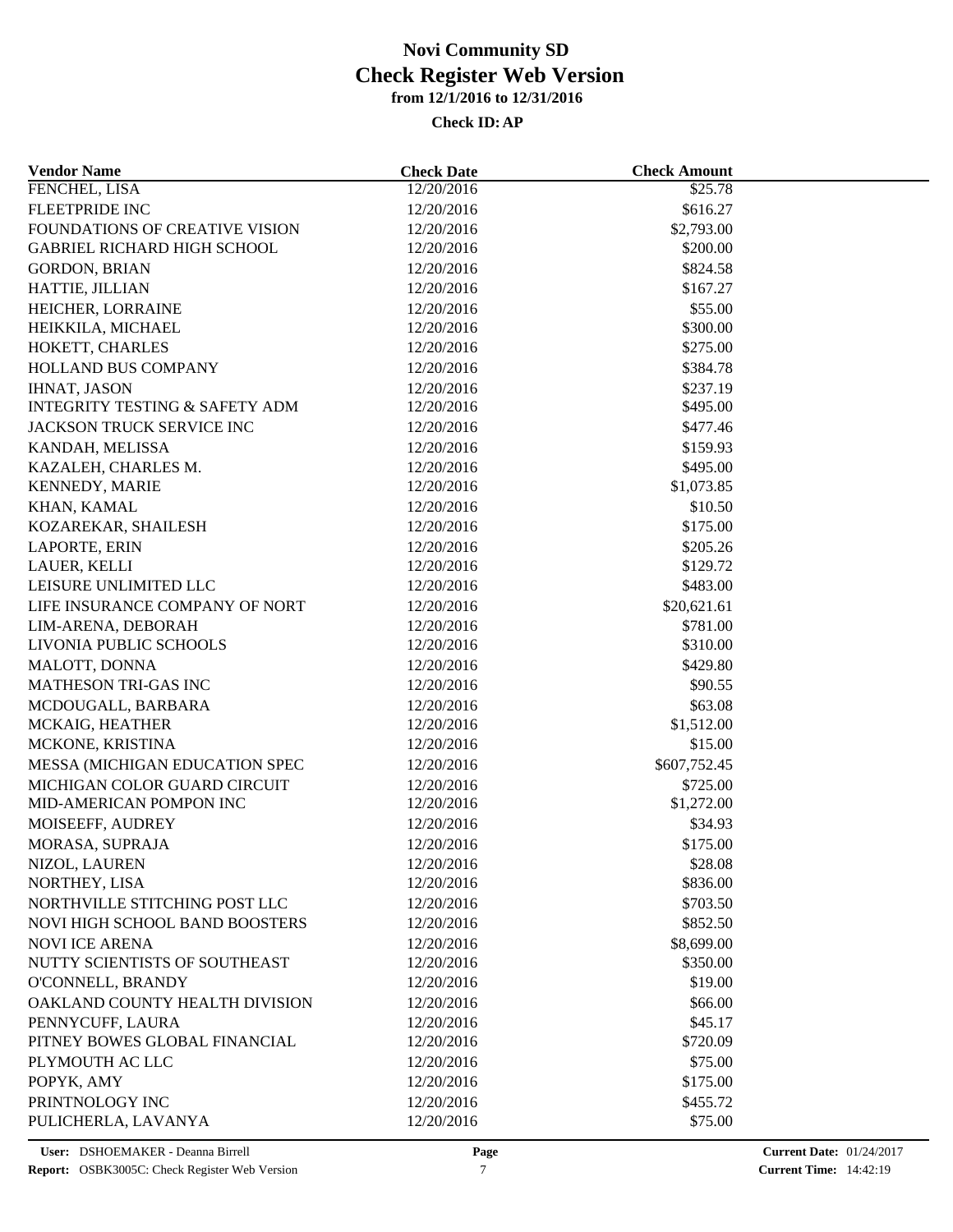| <b>Vendor Name</b>             | <b>Check Date</b>        | <b>Check Amount</b> |  |
|--------------------------------|--------------------------|---------------------|--|
| <b>QUITIQUIT, PAM</b>          | 12/20/2016               | \$233.28            |  |
| RAI, PRABHA                    | 12/20/2016               | \$75.00             |  |
| ROSEN, NORIKO                  | 12/20/2016               | \$61.91             |  |
| ROYAL OAK HIGH SCHOOL          | 12/20/2016               | \$325.00            |  |
| SAFEWAY SHREDDING LLC          | 12/20/2016               | \$60.00             |  |
| SAVELA, SARAH                  | 12/20/2016               | \$19.44             |  |
| <b>SCAVO, PHILLIP</b>          | 12/20/2016               | \$45.36             |  |
| SCHUMANN, RACHEL               | 12/20/2016               | \$111.51            |  |
| SHAW, SHARON                   | 12/20/2016               | \$91.86             |  |
| SMITH, ROBERT                  | 12/20/2016               | \$866.37            |  |
| <b>STATE OF MICHIGAN</b>       | 12/20/2016               | \$150.00            |  |
| <b>STEVE WEISS MUSIC</b>       | 12/20/2016               | \$1,848.00          |  |
| SUPANICH, JULIE                | 12/20/2016               | \$15.00             |  |
| SURE RIDE TRANSPORATION LLC    | 12/20/2016               | \$6,820.00          |  |
| TETALI, ARUNAVATHI             | 12/20/2016               | \$175.00            |  |
| <b>TW SHIRTS</b>               | 12/20/2016               | \$622.00            |  |
| TWIN TRAVEL CONCEPTS           | 12/20/2016               | \$1,000.00          |  |
| TWOMEY, JOHN                   | 12/20/2016               | \$175.00            |  |
| <b>VARSITY SPIRIT FASHIONS</b> | 12/20/2016               | \$1,203.35          |  |
| WALLED LAKE CONSOLIDATED SCHOO | 12/20/2016               | \$250.00            |  |
| WEBBER, RONALD J.              | 12/20/2016               | \$677.28            |  |
| WRIGHT, CATHY                  | 12/20/2016               | \$28.74             |  |
| YAMAUCHI, KEIKO                | 12/20/2016               | \$175.00            |  |
| YANKEE CANDLE COMPANY INC      | 12/20/2016               | \$751.74            |  |
| ZABICK, JONATHAN               | 12/20/2016               | \$124.80            |  |
| A & R REPAIRS BAKER'S KNEAD IN | 12/22/2016               | \$1,880.74          |  |
| ALL AMERICAN EMBROIDERY        | 12/22/2016               | \$1,522.50          |  |
| <b>ALYN</b>                    | 12/22/2016               | \$184.00            |  |
| ARMSTRONG, CHRISTINA           | 12/22/2016               | \$135.16            |  |
| ASSOCIATION FOR SUPERVISION &  |                          |                     |  |
| <b>BEYER, TODD</b>             | 12/22/2016               | \$59.00             |  |
| BIG FROG CUSTOM T-SHIRT & MORE | 12/22/2016<br>12/22/2016 | \$384.00            |  |
|                                |                          | \$255.00            |  |
| <b>BOSE, KAUSHIK</b>           | 12/22/2016               | \$425.00            |  |
| <b>BRICKS 4 KIDS</b>           | 12/22/2016               | \$400.00            |  |
| <b>BROOKES BUNCH</b>           | 12/22/2016               | \$172.50            |  |
| CAMILLERI, MICHAEL             | 12/22/2016               | \$64.26             |  |
| <b>CENTURY RESOURCES</b>       | 12/22/2016               | \$9,494.85          |  |
| DAVID, SARAH                   | 12/22/2016               | \$94.34             |  |
| ERICKSON, TODD                 | 12/22/2016               | \$289.73            |  |
| FOUNDATIONS OF CREATIVE VISION | 12/22/2016               | \$627.00            |  |
| FUN SERVICES OF MICHIGAN INC   | 12/22/2016               | \$3,936.31          |  |
| <b>GRIESINGER, SHERRY</b>      | 12/22/2016               | \$199.99            |  |
| HAGENIAN, KATHLEEN             | 12/22/2016               | \$1,137.96          |  |
| HIRSHFIELD, LAURA JANINE       | 12/22/2016               | \$564.12            |  |
| HORIZON ENGINEERING ASSOCIATES | 12/22/2016               | \$7,475.00          |  |
| KNIAZ, DAVID                   | 12/22/2016               | \$31.36             |  |
| KNIAZ, SHARON                  | 12/22/2016               | \$101.65            |  |
| KREGER, ANGELINA               | 12/22/2016               | \$199.99            |  |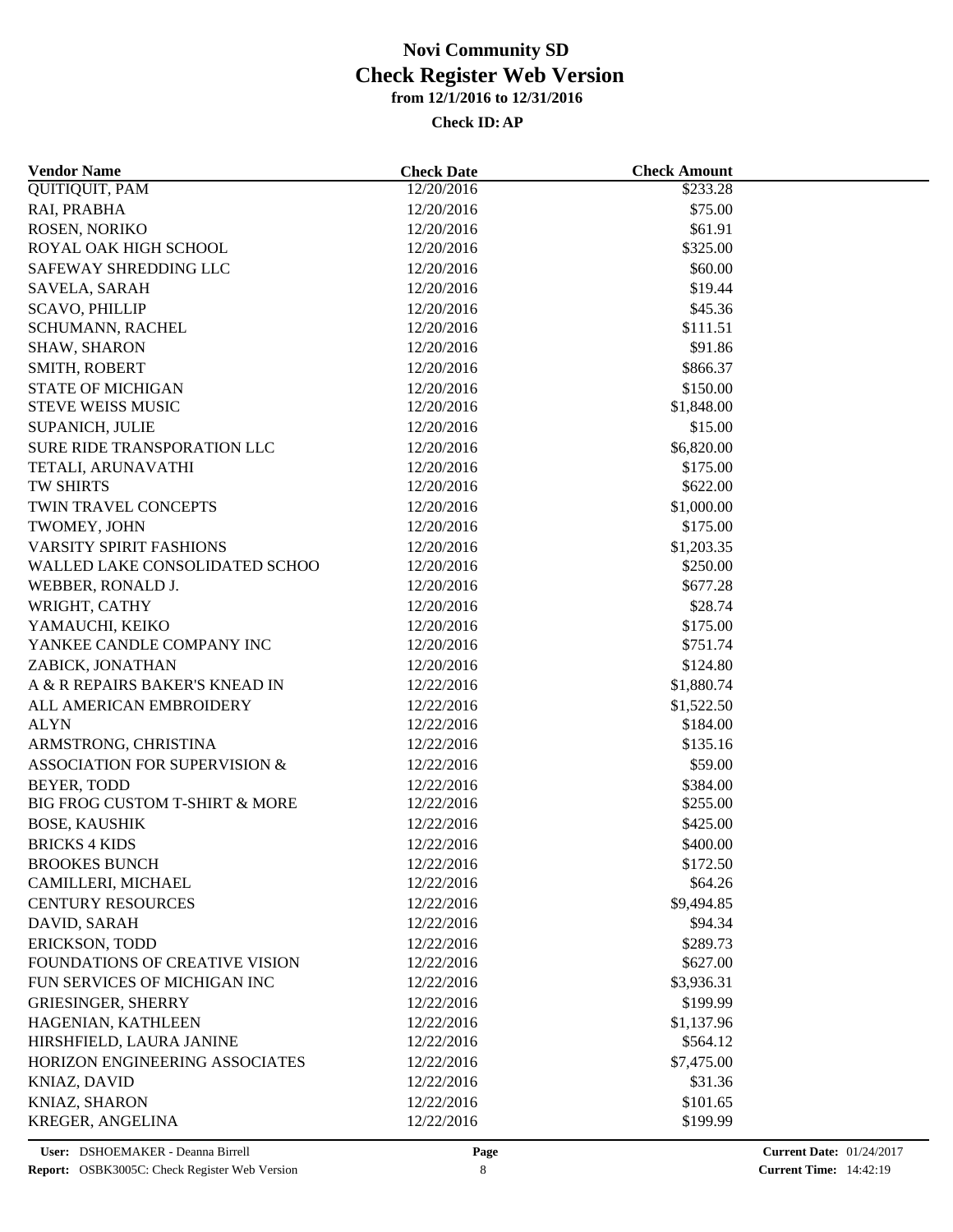| <b>Vendor Name</b>                    | <b>Check Date</b>        | <b>Check Amount</b>    |  |
|---------------------------------------|--------------------------|------------------------|--|
| <b>LAB-AIDS INC</b>                   | 12/22/2016               | \$800.00               |  |
| LACY, SHANITA                         | 12/22/2016               | \$78.97                |  |
| LEARNING SCIENCES INTERNATIONA        | 12/22/2016               | \$15,500.00            |  |
| MALOTT, DONNA                         | 12/22/2016               | \$244.91               |  |
| MAYNARD, JENNA                        | 12/22/2016               | \$51.36                |  |
| MCCARTHY & SMITH INC                  | 12/22/2016               | \$721,354.46           |  |
| MEDCO SUPPLY INC                      | 12/22/2016               | \$747.67               |  |
| MESSA (MICHIGAN EDUCATION SPEC        | 12/22/2016               | \$682.53               |  |
| METROPOLITAN DETROIT BUREAU OF        | 12/22/2016               | \$120.00               |  |
| MICHIGAN INTERSCHOLASTIC ATH A        | 12/22/2016               | \$220.00               |  |
| MICHIGAN INTERSCHOLASTIC HOCKE        | 12/22/2016               | \$600.00               |  |
| MOORE, NANCY                          | 12/22/2016               | \$51.26                |  |
| NEOLA INC                             | 12/22/2016               | \$1,267.55             |  |
| NORRIS, KIMBERLY R.                   | 12/22/2016               | \$1,705.00             |  |
| NORTHVILLE HIGH SCHOOL                | 12/22/2016               | \$200.00               |  |
| OAKLAND ASSOC. OF SCHOOL PERSO        | 12/22/2016               | \$75.00                |  |
| <b>OAKLAND SCHOOLS</b>                | 12/22/2016               | \$1,965.00             |  |
| OREFICE LTD (JOEY OREFICE)            | 12/22/2016               | \$1,346.60             |  |
| PERFECT IMPRESSIONS                   | 12/22/2016               | \$143.79               |  |
| PEURACH, JOANNE                       | 12/22/2016               | \$45.41                |  |
| PINKERTON, SANDRA                     | 12/22/2016               | \$199.95               |  |
| PLANTE & MORAN CRESA LLC              | 12/22/2016               | \$17,271.74            |  |
| PROVIDENCE OCCUPATIONAL HEALTH        | 12/22/2016               | \$201.00               |  |
| RUSKIN, DANIELLE                      | 12/22/2016               | \$145.42               |  |
| SAVEN, VANESSA                        | 12/22/2016               | \$150.00               |  |
| <b>SEARS, STACEY</b>                  | 12/22/2016               | \$333.88               |  |
| SEG WORKERS COMPENSATION FUND         | 12/22/2016               | \$10,964.00            |  |
| SMITH, AMY                            | 12/22/2016               | \$300.00               |  |
| STAMBOULIAN, PATRICIA                 | 12/22/2016               | \$250.00               |  |
| STOTLER, TIMOTHY                      | 12/22/2016               | \$3.24                 |  |
| SUN & SNOW SPORTS INC                 | 12/22/2016               | \$2,312.80             |  |
| TALBOT, JOHN                          | 12/22/2016               | \$310.00               |  |
| TMP ARCHITECTURE INC                  | 12/22/2016               | \$1,270.22             |  |
| <b>TOBINS LAKE STUDIO</b>             | 12/22/2016               | \$250.00               |  |
| TOFILSKI, WILLIAM RAYMOND             |                          |                        |  |
| TW SHIRTS                             | 12/22/2016<br>12/22/2016 | \$2,360.00<br>\$536.00 |  |
| US GAMES (DIVISION OF BSN SPOR        | 12/22/2016               | \$191.99               |  |
|                                       |                          |                        |  |
| VELLUCCI, MARK ANDREW                 | 12/22/2016               | \$1,518.34             |  |
| WASTE MANAGEMENT OF MICHIGAN I        | 12/22/2016<br>12/22/2016 | \$200.21               |  |
| WRIGHT, CATHY                         |                          | \$77.00                |  |
| ZELLMAN, TIFFANY                      | 12/22/2016               | \$337.22               |  |
| A PARTS WAREHOUSE                     | 12/23/2016               | \$252.00               |  |
| <b>ABC MANAGEMENT</b>                 | 12/23/2016               | \$204.00               |  |
| <b>ASSOCIATION OF SCHOOL BUSINESS</b> | 12/23/2016               | \$225.00               |  |
| AT&T                                  | 12/23/2016               | \$690.80               |  |
| <b>BRICKEY, JOHN</b>                  | 12/23/2016               | \$106.06               |  |
| <b>CHARTWELLS DINING SERVICES</b>     | 12/23/2016               | \$7,376.30             |  |
| <b>CINTAS CORPORATION #31</b>         | 12/23/2016               | \$110.65               |  |